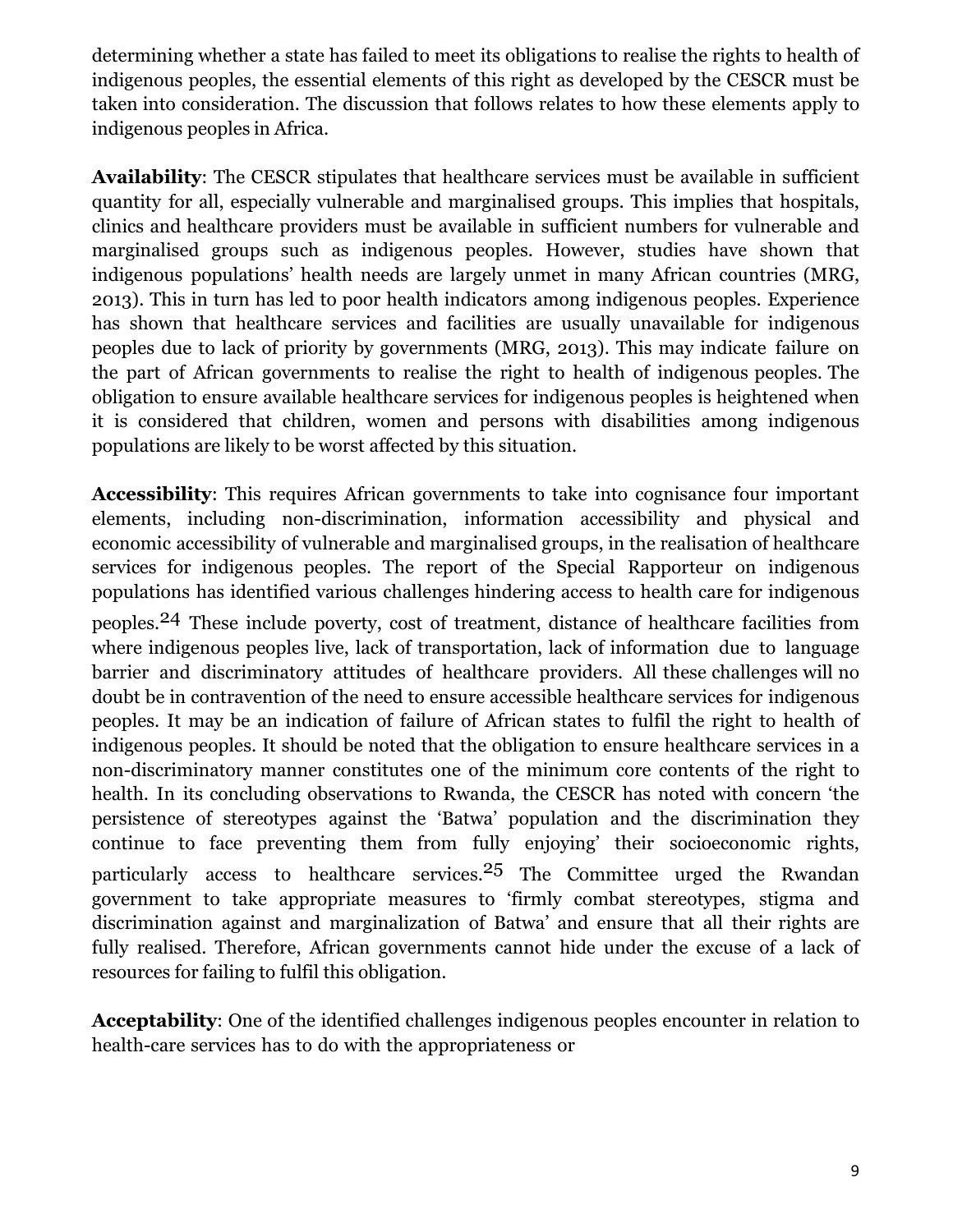peoples (United Nations, 2014). Moreover, experience has shown that healthcare providers in public hospitals hardly take into consideration the traditions and cultures of indigenous peoples when providing services. It has also been found that where indigenous population also belongs to the minority group, language barrier can impede their ability to seek healthcare services (International Labour Organisation & African Commission on Human and Peoples' Rights, 2009). Unfortunately, most public hospitals in Africa do not provide interpreter services to address this barrier. The Canadian Supreme Court in Eldridge v Attorney General and others has held that failure of the government to ensure sign interpreter for persons with impaired sight and hearing will amount to a violation of the

right to equality and non-discrimination guaranteed in the Charter of Rights.<sup>26</sup> Although this case applies to persons with disabilities the reasoning exemplifies that government must pay special attention to the need of vulnerable and marginalised groups such as indigenous populations.

**Quality healthcare services**: This requires the government to allocate adequate resources that will ensure delivery of efficient, timely and satisfactory healthcare services. Public healthcare services in many African countries are largely underfunded. In addition, remuneration for healthcare providers tend to be poor and uncompetitive compared to the private sector. Thus, healthcare providers tend to seek greener pastures either overseas or in private sector. This has implications for the quality of health services in public hospitals in Africa since it may lead to shortages of skilled healthcare providers. While this is likely to impact on the right to health of the people in general, its implications can be more devastating for indigenous populations who are already disadvantaged and deprived of other amenities. The CESCR in its concluding observations to Burundi has noted that disadvantaged or marginalised individuals and groups, in particular, the Batwa indigenous peoples continue to encounter obstacles in accessing health services. 27 It expressed deep concern about the quality and availability of healthcare services, especially in remote rural areas. Thus, it urged the Burundian government to allocate sufficient resources to the health sector to meet the needs of disadvantaged and marginalised groups.

#### **Conclusion**

It is clear that for African governments to meet the health needs of indigenous population in the region, a more pragmatic approach grounded in respect for human rights is essential. Such an approach must recognise the rights to dignity and non-discrimination of indigenous peoples. More importantly, governments must review budgetary allocations to the health needs of indigenous peoples in order to address inequities in provision of services (Yamin & Norheim, 2014). The current approach in many African states where issues relating to the needs of indigenous peoples are treated with levity is not acceptable. African governments must strive through adoption of appropriate measures to remove barriers to healthcare services for indigenous peoples. In this regard, they may be required to provide free medical services for indigenous populations and ensure that well-trained health providers that can speak the languages of indigenous peoples are recruited. At the same time, African governments must develop laws, policies and programmes that will facilitate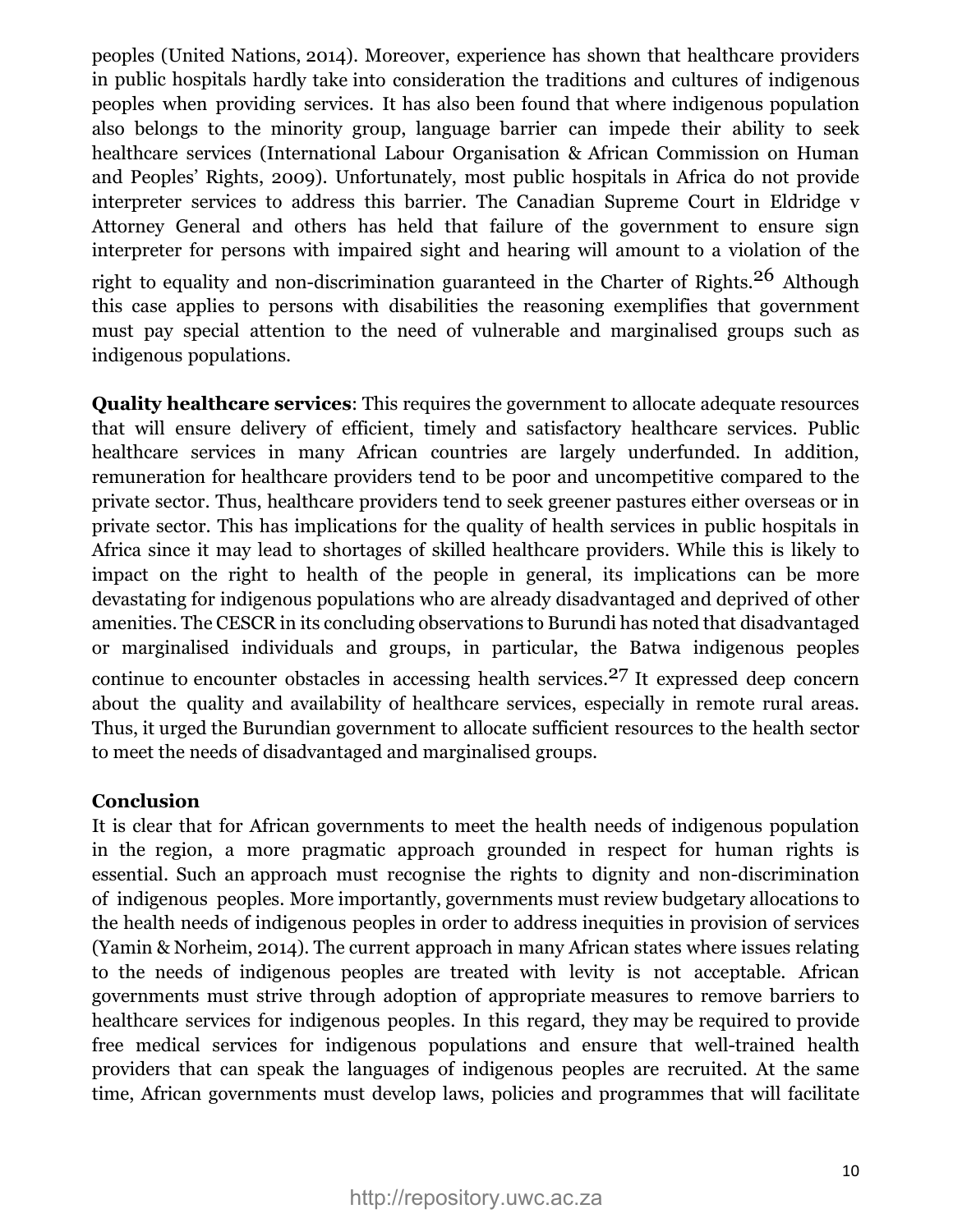access to healthcare services for indigenous peoples. This should include access to traditional medicines that meets the specific needs of indigenous population.<sup>28</sup> Involving indigenous peoples in the development of such policies and programmes is crucial and must form the fulcrum of all measures adopted to realise access to healthcare services for them. 29 The UN Expert Mechanism on the Rights of Indigenous Peoples has noted that:

Health is an indispensable component of indigenous peoples' very existence, survival and entitlement to live in dignity and determine their own futures. States should therefore seek the free, prior and informed consent of indigenous peoples before implementing laws, policies or programmes affecting their health or health rights. (Expert Mechanism on the Right of Indigenous Peoples, 2016)

In its landmark decision of Kichwa Indigenous People of Sarayaku v. Ecuador, the Inter-American Court has held that that the obligation of States to consult with indigenous peoples is now a general principle of international law.30

Access to healthcare services for indigenous peoples should not be viewed as a charity or privilege; rather it should be seen as a human rights imperative.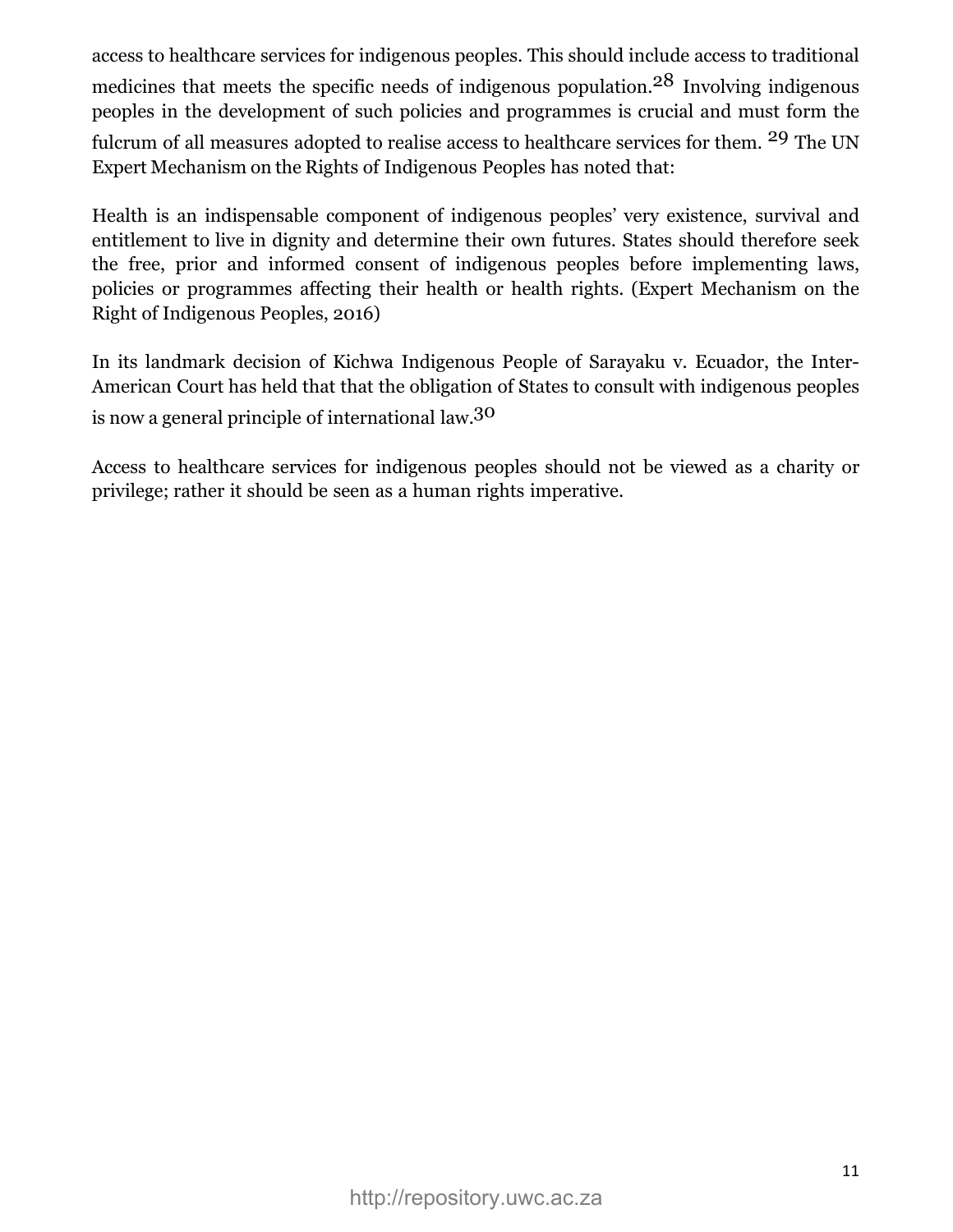# **Notes**

1. United Nations, A new global partnership: Eradicate poverty and transform economies through sustainable development; The report of the high level panel of eminent persons on the post-2015 sustainable development agenda, New York, United Nations, 2013, Executive Summary. Retrieved from [www.un.org/sg/management/](http://www.un.org/sg/management/pdf/HLP_P2015_Report.pdf) [pdf/HLP\\_P2015\\_Report.pdf.](http://www.un.org/sg/management/pdf/HLP_P2015_Report.pdf)

2. Universal declaration of human rights adopted by the United Nations General Assembly in Paris on 10 December 1948 General Assembly resolution 217 [www.un.org/en/universal](http://www.un.org/en/universal-declaration-human-rights)[declaration-human-rights.](http://www.un.org/en/universal-declaration-human-rights)

3. World Health Organization (2007).

4. Report of the African Commission's Working Group of Experts on Indigenous Populations/Communities 2005, p. 20. Retrieved from [http://www.iwgia.org/iwgia\\_files\\_publications\\_files/African\\_Commission\\_book.](http://www.iwgia.org/iwgia_files_publications_files/African_Commission_book.pdf) [pdf.](http://www.iwgia.org/iwgia_files_publications_files/African_Commission_book.pdf)

5. Universal Declaration of Human Rights adopted by the United Nations General Assembly in Paris on 10 December 1948 General Assembly resolution 217 Retrieved from [www.un.org/en/universal-declaration-human-rights.](http://www.un.org/en/universal-declaration-human-rights)

6. International Covenant on Economic, Social and Cultural Rights, adopted on 16 December 1966; GA Res 2200 (XXI), UN Doc. A/6316 (1966) 993 UNTS 3 (entered into force 3 January 1976).

7. Convention on the elimination of all forms of discrimination against women GA Res 54/180 UN GAOR 34th Session Supp. No. 46 UN Doc. A/34/46 1980 (article 12).

8. Convention on the Rights of the Child GA Res 25 (XLIV), UN GAOR Supp. No. 49 UN Doc. A/RES/44/25 1989 (article 24).

9. Convention on the Rights of Persons with Disabilities adopted in 2006 A/RES/61/106 (article 25).

10. UN Committee on Covenant on Economic, Social and Cultural Rights: The Right to the Highest Attainable Standard of Health (article 12 of the Covenant), 11 August 2000, E/C.12/2000/4. Retrieved from [http://](http://www.refworld.org/docid/4538838d0.html) [www.refworld.org/docid/4538838d0.html.](http://www.refworld.org/docid/4538838d0.html)

11. As above paras 8–12.

12. UN Committee on Covenant on Economic, Social and Cultural Rights: Right to sexual and reproductive health.

13. The United Nations Declaration on the Rights of Indigenous Peoples (UNDRIP) adopted in 13 September 2007. Retrieved from [www.un.org/esa/socdev/unpfii/documents/DRIPS\\_en.pdf.](http://www.un.org/esa/socdev/unpfii/documents/DRIPS_en.pdf)

14. ILO Indigenous and Tribal Peoples' Convention 1989 (No. 169) adopted during the 76th ILC session (27 June 1989).

15. See Establishment of the UN Permanent Forum on indigenous Issues Economic and Social Council (ECOSOC) Resolution 2000/2022.

16. African Charter on Human and Peoples' Rights OAU Doc CAB/LEG/67/3/Rev 5, adopted by the Organisation of African Unity, 27 June 1981, entered into force 21 October 1986.

17. African Charter on the Rights and Welfare of the Child, OAU Doc CAB/LEG/24.0/49 (1990) (entered into force 29 November 1999).

18. Adopted by the 2nd Ordinary Session of the African Union General Assembly in 2003 in Maputo CAB/LEG/66.6 (2003) entered into force 25 November 2005.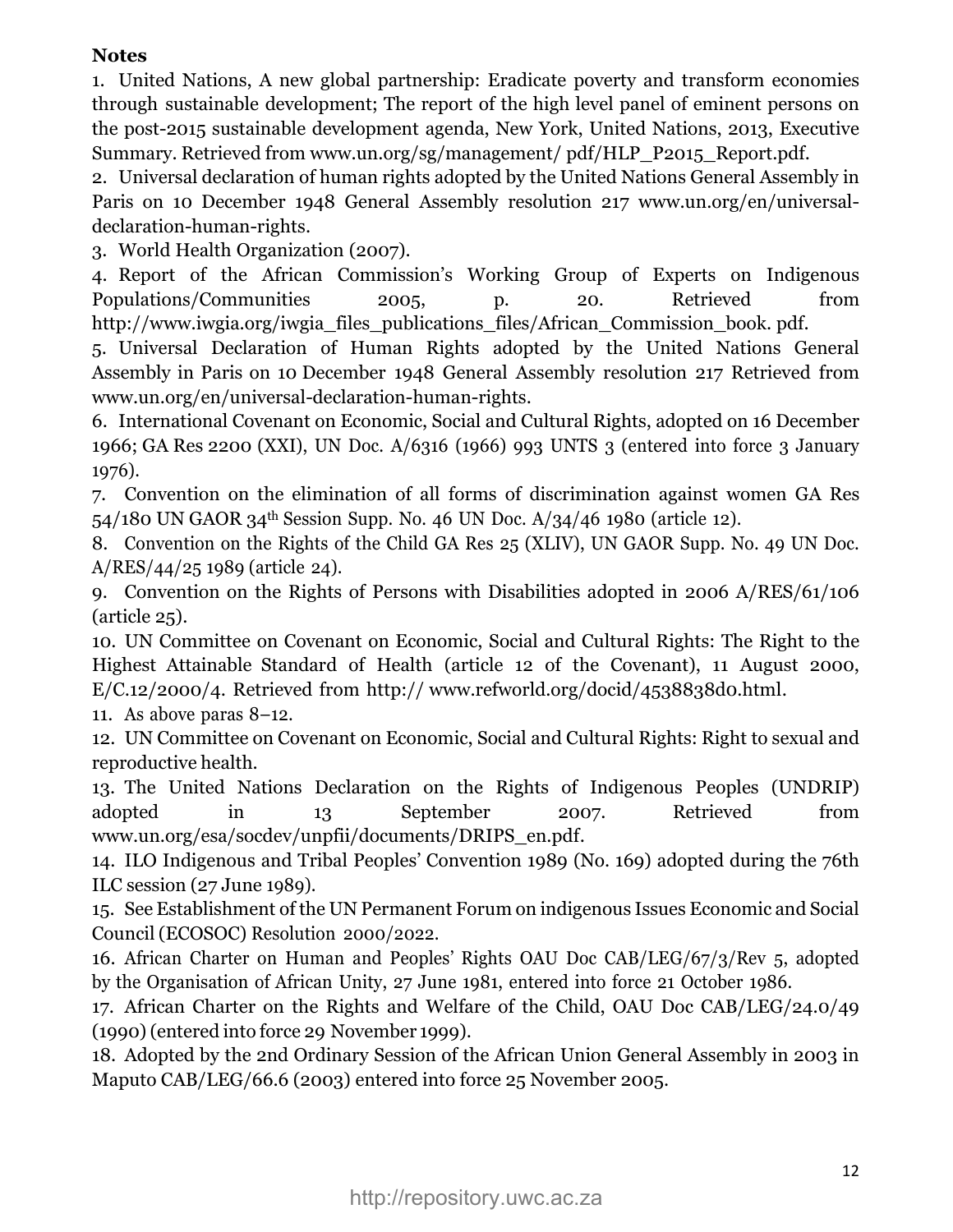19. Established by the African Commission on Human and Peoples' Rights with the adoption of Resolution 51 at the 28th Ordinary Session (Cotonou, Benin – 23 October to 6 November 2000).

20. WHO Factsheet on health of Indigenous Peoples.

21. See the Report of the UN Special Rapporteur on indigenous peoples on Namibia 2013 A/HRC/24/41/Add.1, 25 June 2013 paras 68–69.

22. See the Report of Permanent Forum on Indigenous Peoples on tenth anniversary of the United Nations Declaration on the Rights of Indigenous Peoples: Measures taken to implement the declaration of the sixteenth session New York, 24 April–5 May 2016  $E/C.19/2017/4.$ 

23. Social and Economic Rights Action Centre (SERAC) and another v Nigeria (2001) AHRLR 60 (ACHPR 2001).

24. The Report of the UN Special Rapporteur on indigenous peoples on Namibia 2013 A/HRC/24/41/Add.1, 25 June 2013 paras 68–69.

25. CESCR Concluding observation to Rwanda adopted during the 28th Meeting held 17 MAY 2013 E/C.12/RWA/ CO/2-4.

26. Eldridge v British Columbia (Attorney-General) 1997 151 DLR (4th) 577.

27. CESCR Concluding Observations to Burundi adopted during the 78th meeting, held on 9 October 2015 E/C.12/ BDI/CO1/1.

28. See article 23 of the United Nations Declaration on the Rights of Indigenous Peoples (UNDRIP) adopted in 13 September 2007. Retrieved from [www.un.org/esa/socdev/unpfii/documents/DRIPS\\_en.pdf.](http://www.un.org/esa/socdev/unpfii/documents/DRIPS_en.pdf)

29. See articles 22 and 29 of ILO Convention 169.

30. Cited in Sieder (2016).

### **Disclosure statement**

No potential conflict of interest was reported by the author.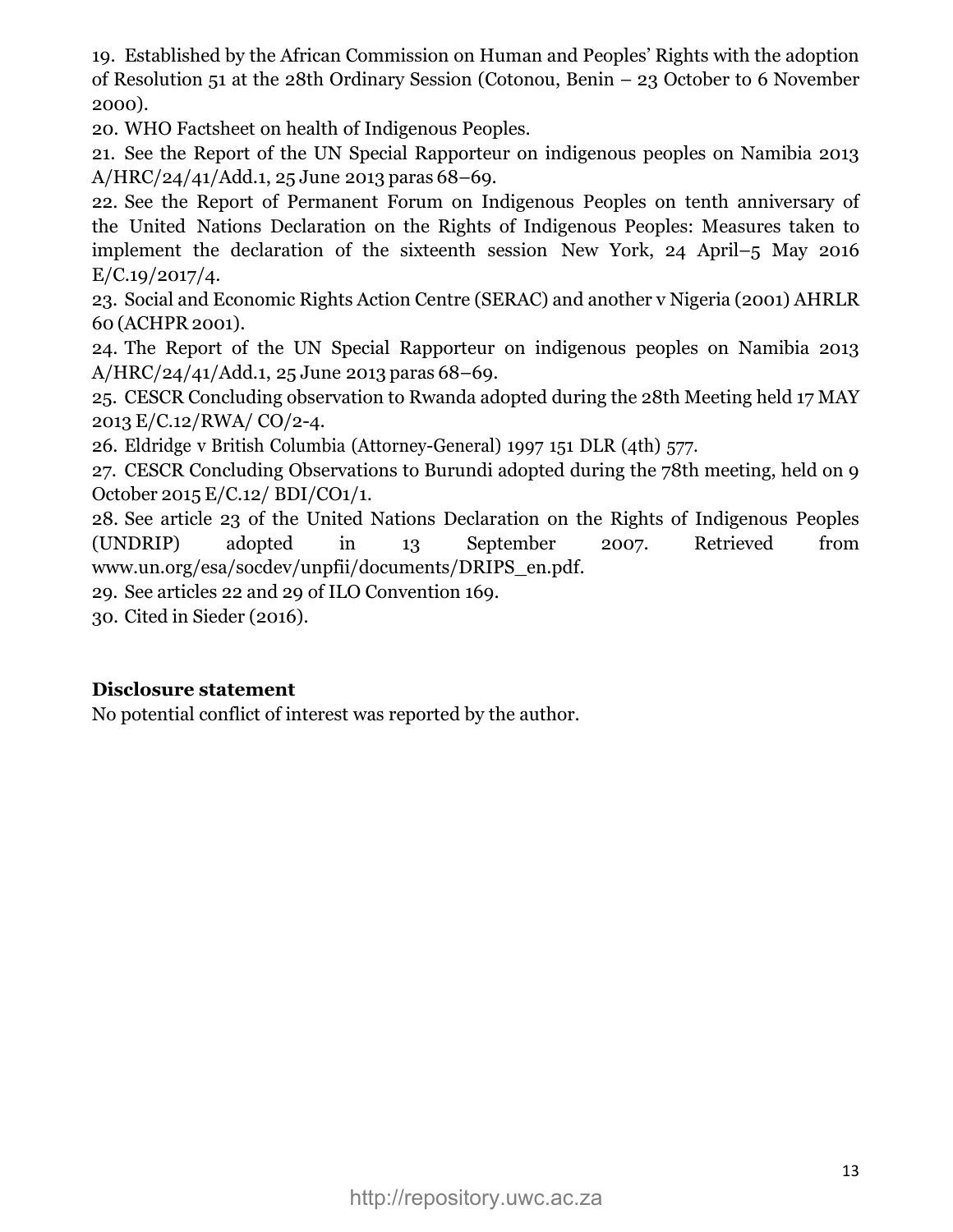#### **References**

- African Commission on Human and Peoples' Rights. (2005). Report of the working group of experts on indigenous populations/communities. Banjul: African Commission.
- Ako, R. T., & Oluduro, O. (2014). Identifying beneficiaries of the UN indigenous peoples' partnership (UNIPP): The case for the indigenes of Nigeria's Delta region. African Journal of International and Comparative Law, 22, 369–398. [doi.org/10.3366/ajicl.2014.0099](https://doi.org/.org/10.3366/ajicl.2014.0099)
- Gruskin, S., Bogecho, D., & Ferguson, L. (2010). Rights-based approaches' to health policies and programs: Articulations, ambiguities, and assessment. Journal of Public Health Policy, 31, 129–145. [doi:10.1057/jphp.2010.7](https://doi.org/10.1057/jphp.2010.7)
- International Labour Organisation and African Commission on Human and Peoples' Rights. (2009). Overview of research project on the constitutional and legislative protection of the rights of indigenous peoples in Africa. Geneva: International Labour Organisation.
- Minority Rights Group. (2013). International state of the world's minorities and indigenous peoples: Addressing health inequities in the post-2015 development agenda. London: Author.
- Negin, J., Aspin, C., Gadsden, T., & Reading, C. (2015). HIV among indigenous peoples: A review of the literature on HIV-related behaviour since the beginning of the epidemic. AIDS Behaviour, 19, 1720–1734. doi:10.1007/s10461- 015-1023-0
- Ohenjo, N., Willis, R., Jackson, D., Nettleton, C., Good, K., & Mugarura, B. (2006). Health of indigenous peoples in Africa. Lancet, 367, 1937–1946. [doi:10.1016/S0140-](https://doi.org/10.1016/S0140-6736(06)68849-1) [6736\(06\)68849-1](https://doi.org/10.1016/S0140-6736(06)68849-1)
- Sieder, R. (2016). Indigenous peoples' rights and the law in Latin America. In D. Short, & C. Lennx (Eds.), Handbook of indigenous peoples' rights (pp. Chap. 27, 414–423). London: Routledge.
- UN Expert Mechanism on the Rights of Indigenous Peoples. (2016). Right to health and indigenous peoples with focus on children and youth. New York, NY: United Nations.
- United Nations. (2015). A New global partnership: Eradicate poverty and transform economies through sustainable development: The report of the high level panel of eminent persons on the post-2015 sustainable development agenda. New York, NY: United Nations.
- United Nations Inter-Agency Support Group on Indigenous Peoples' Issues. (2014). The health of indigenous peoples. New York, NY: United Nations.
- UN Special Rapporteur on the right of everyone to the enjoyment of the highest attainable standard of physical and mental health. (2006). Report on the right to an effective integrated system accessible to all and human rights based approach to health indicators. Geneva: United Nations.
- UN Special Rapporteur on the rights of Indigenous peoples. (2013). Report on the situation of indigenous peoples in Namibia. Geneva: United Nations.
- UN Special Rapporteur on the right to everyone to the enjoyment of the highest attainable standard of physical and mental health. (2016). Report on the link between the 2030 agenda for sustainable development and the sustainable development goals and the right to health. Geneva: United Nations.